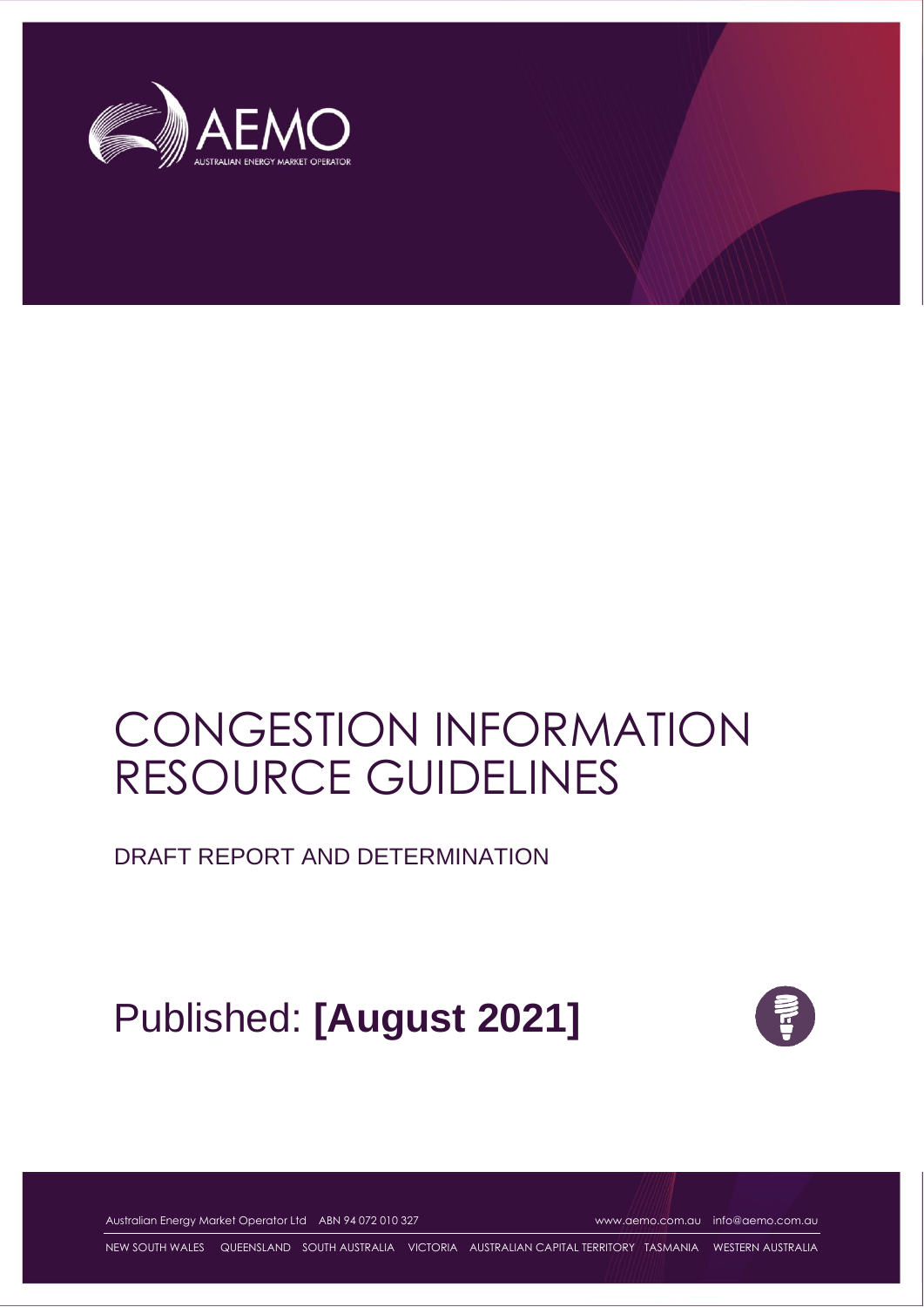

## <span id="page-1-0"></span>**NOTICE OF SECOND STAGE CONSULTATION – CONGESTION INFORMATION RESOURCE GUILDELINES**

#### **National Electricity Rules – Rule 8.9**

#### **Date of Notice: 19 August 2021**

This notice informs all interested parties (Consulted Persons) that AEMO is commencing the second stage of its consultation on the Congestion Information Resource Guidelines (CIR Guidelines).

This consultation is being conducted under clause 3.7A(d) of the National Electricity Rules (NER), in accordance with the Rules consultation requirements detailed in rule 8.9 of the NER.

#### **Invitation to make Submissions**

AEMO invites written submissions on this Draft Report and Determination (Draft Report).

Please identify any parts of your submission that you wish to remain confidential, and explain why. AEMO may still publish that information if it does not consider it to be confidential, but will consult with you before doing so.

Consulted Persons should note that material identified as confidential may be given less weight in the decision-making process than material that is published.

#### **Closing Date and Time**

Submissions in response to this Notice of Second Stage of Rules Consultation should be sent by email to [ben.blake@aemo.com.au,](mailto:ben.blake@aemo.com.au)to reach AEMO by 5.00pm (Melbourne time) on 3 September 2021

All submissions must be forwarded in electronic format (both pdf and Word). Please send any queries about this consultation to the same email address.

Submissions received after the closing date and time will not be valid, and AEMO is not obliged to consider them. Any late submissions should explain the reason for lateness and the detriment to you if AEMO does not consider your submission.

#### **Publication**

All submissions will be published on AEMO's website, other than confidential content.

© 2021 Australian Energy Market Operator Limited. The material in this publication may be used in accordance with the [copyright permissions on AEMO's website](http://aemo.com.au/Privacy_and_Legal_Notices/Copyright_Permissions_Notice).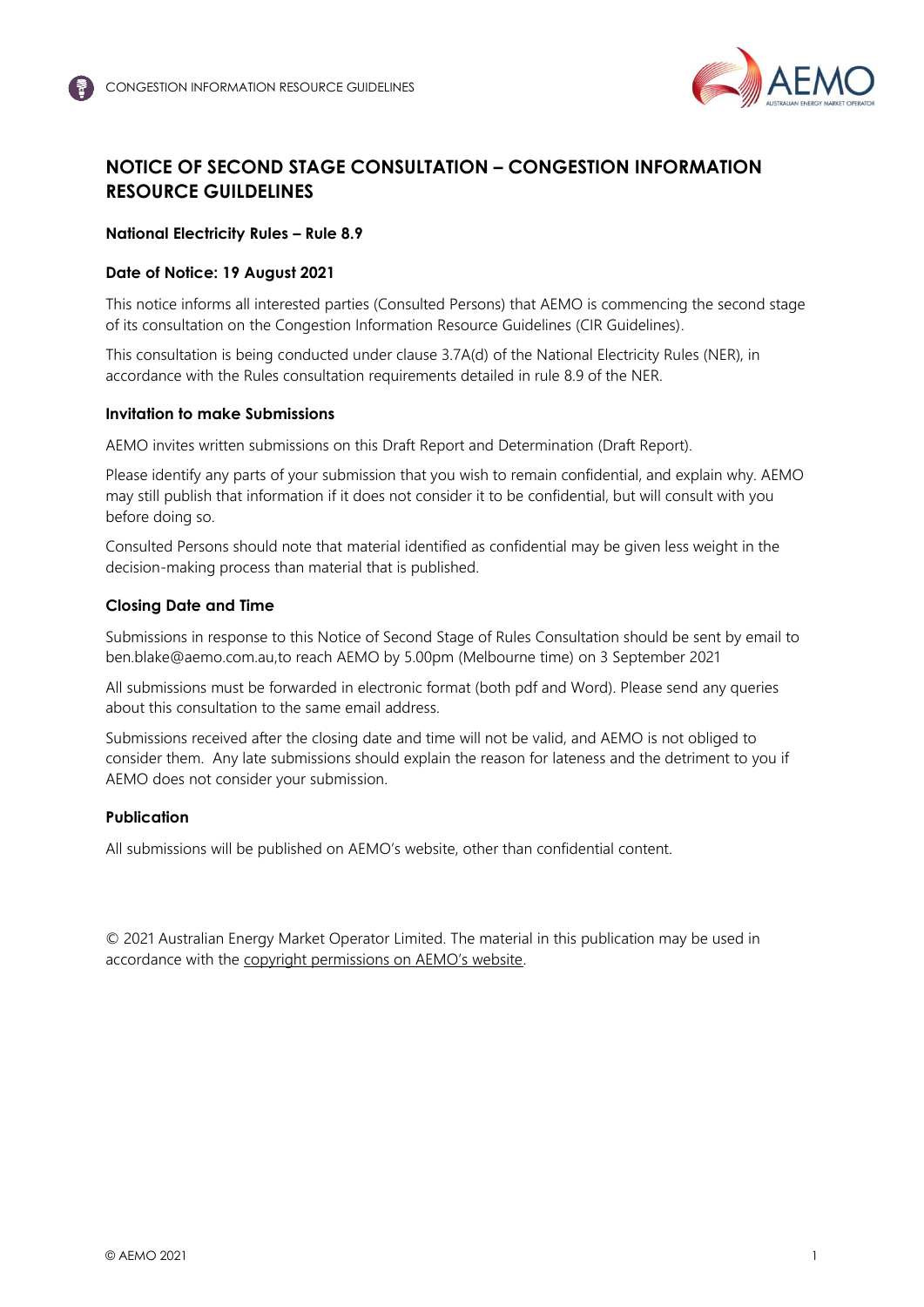

## <span id="page-2-0"></span>**EXECUTIVE SUMMARY**

The publication of this Draft Report and Determination (Draft Report) commences the second stage of the Rules consultation process conducted by AEMO to amend the Congestion Information Resource Guidelines (CIR Guidelines) under the National Electricity Rules (NER).

AEMO's original proposal was to revise the CIR Guidelines to:

• Require Transmission Network Service Providers (TNSPs) to provide their planned network outages via NOS and only those outages which have a material impact (i.e. those which have historical binding constraint equations).

In response to the 1st stage notice, AEMO received two submissions from EnergyAustralia Pty Ltd and Shell Energy. Both responses generally consider the CIR to be a valuable resource in its current state, but there could be areas of improvement. EnergyAustralia and Shell Energy both suggested AEMO consider how historical and forecast data can be made more accessible to market participants – this information could be in the form of possible future network congestion and binding constraints, and emerging network stability limits. They also recommended more transparency from TNSPs to publish limits advice, and for AEMO to provide statistical reports on the Network Outage Schedule (NOS) and possible future congestion in the form of binding constraints in MT PASA runs.

AEMO agrees the MT PASA information could be used to provide a forecast of network congestion, and that that more granular segregation of data would be appropriate for the constraint reports. AEMO is investigating which information from the MT PASA constraint results can be published and where this would most appropriately be located in the CIR.AEMO is not able to provide MT PASA reporting on interconnector binding constraints as suggested by EnergyAustralia as the MT PASA does not currently report this information.

AEMO's draft determination is to amend the CIR Guidelines in the form published with this Draft Report.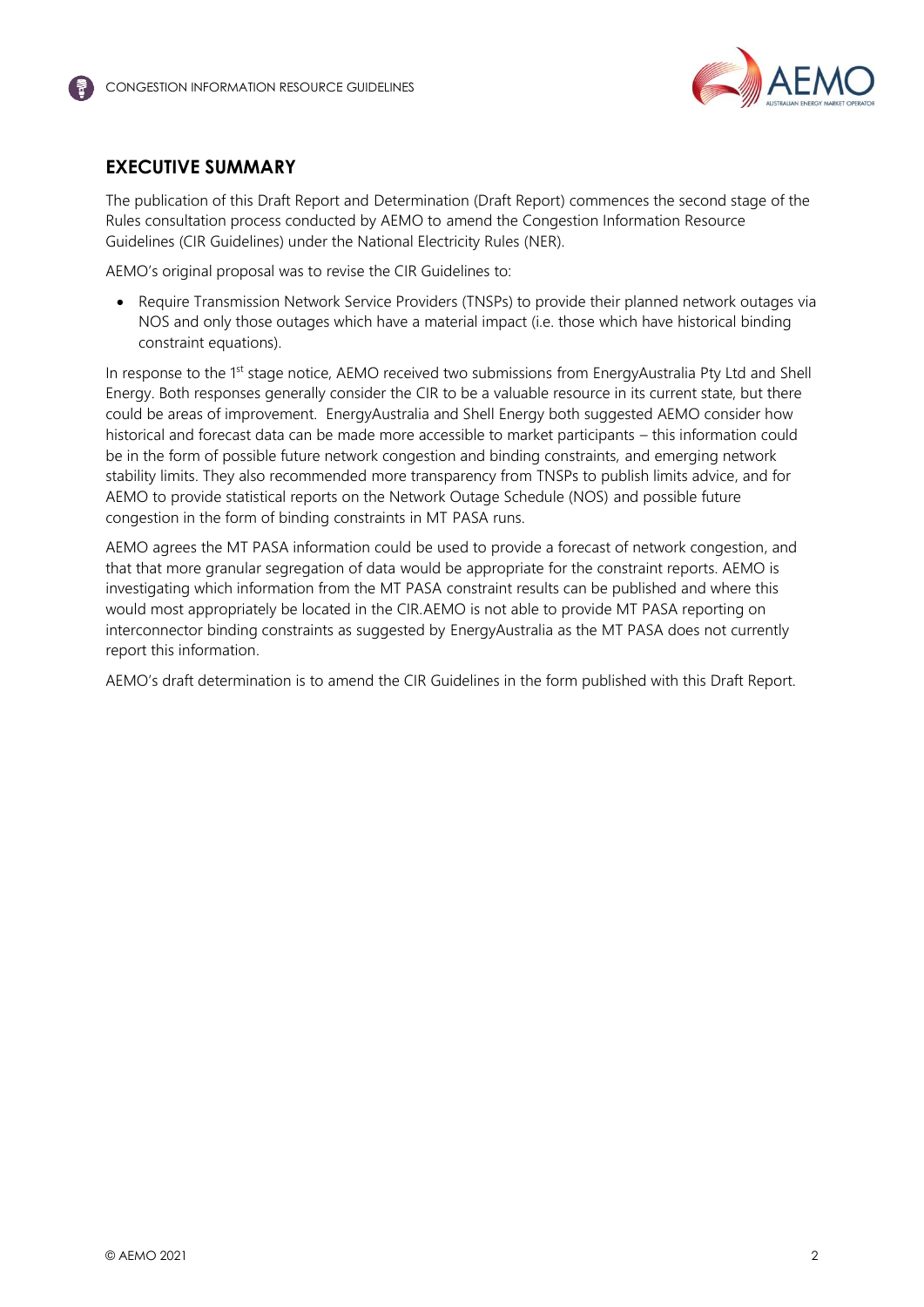

## **CONTENTS**

|                |                          | NOTICE OF SECOND STAGE CONSULTATION - CONGESTION INFORMATION RESOURCE GUILDELINES         | $\blacksquare$ |
|----------------|--------------------------|-------------------------------------------------------------------------------------------|----------------|
|                | <b>EXECUTIVE SUMMARY</b> |                                                                                           | $\mathbf{2}$   |
| $\mathbf{1}$   |                          | STAKEHOLDER CONSULTATION PROCESS                                                          | 4              |
| 2.             | <b>BACKGROUND</b>        |                                                                                           | 4              |
| 2.1.           | NER requirements         |                                                                                           | $\overline{4}$ |
| 2.2.           |                          | Context for this consultation                                                             | 5              |
| 2.3.           |                          | First stage consultation                                                                  | 5              |
| 3 <sub>1</sub> |                          | SUMMARY OF MATERIAL ISSUES                                                                | 5              |
| 4.             |                          | <b>DISCUSSION OF MATERIAL ISSUES</b>                                                      | 5              |
| 4.1.           |                          | Forecasting of future network congestion                                                  | 6              |
| 4.2.           |                          | Replication of the AEMO control room network mimic panel                                  | 6              |
| 4.3.           |                          | Improved monitoring of network outage planning and provision of a report on timeliness of |                |
|                |                          | outage commencement and completions                                                       | $\overline{7}$ |
| 4.4.           |                          | More proactive engagement with TNSPs on limits advice and emerging network issues         | $\overline{7}$ |
| 4.5.           |                          | Request for more information on impact of constraints and forward view of changes         | 9              |
| 5.             |                          | DRAFT DETERMINATION                                                                       | 9              |
|                | APPENDIX A.              | <b>GLOSSARY</b>                                                                           | 10             |
|                | APPENDIX B.              | SUMMARY OF SUBMISSIONS AND AEMO RESPONSES                                                 | 11             |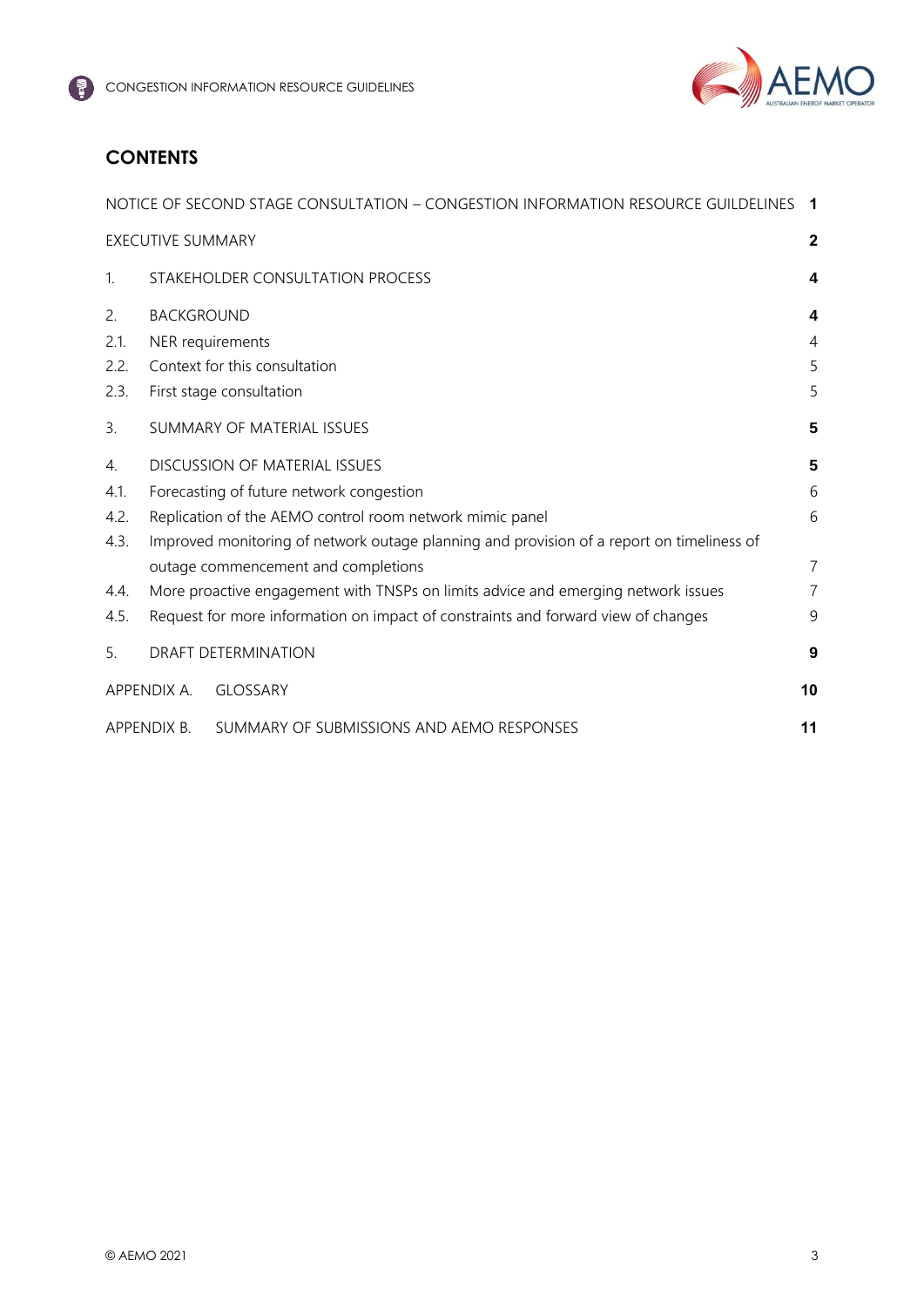



## <span id="page-4-0"></span>**1. STAKEHOLDER CONSULTATION PROCESS**

As required by clause 3.7A(m) of the NER, AEMO is consulting on the CIR Guidelines in accordance with the Rules consultation process in rule 8.9.

AEMO's indicative timeline for this consultation is outlined below. Future dates may be adjusted depending on the number and complexity of issues raised in submissions.

| <b>Deliverable</b>                                           | Date             |
|--------------------------------------------------------------|------------------|
| Notice of first stage consultation published                 | 10 May 2021      |
| First stage submissions closed                               | 17 June 2021     |
| Meetings held with submitting stakeholders                   | 14 July 2021     |
| Draft Report & Notice of second stage consultation published | 19 August 2021   |
| Submissions due on Draft Report                              | 3 September 2021 |
| Final Report published                                       | 20 October 2021  |

The publication of this Draft Report marks the commencement of the second stage of consultation.

Note that there is a glossary of terms used in this Draft Report at Appendix A.

## <span id="page-4-1"></span>**2. BACKGROUND**

#### <span id="page-4-2"></span>**2.1. NER requirements**

The NER specifies the following requirements for the CIR Guidelines:

- 3.7A(k) AEMO must develop and publish guidelines (the congestion information resource guidelines) in relation to:
	- (1) the categories of information to be contained in the congestion information resource including the source of that information;
	- (2) the scope and type of information to be provided by Transmission Network Service Providers in accordance with paragraphs (n) and (o);
	- (3) the processes to be implemented by AEMO to obtain the information from Transmission Network Service Providers in accordance with paragraphs (n) and (o);
	- (4) the determination of the intervals for updating and publishing the congestion information resource under paragraph (e); and
	- (5) the processes to be implemented by AEMO for providing Registered Participants with information under paragraph (g).
- 3.7A(l) AEMO must develop and publish the first congestion information resource guidelines in accordance with the Rules consultation procedures by 1 September 2010 and there must be a set of congestion information resource guidelines available and up to date at all times after that date.
- 3.7A(m) AEMO must amend the congestion information resource guidelines in accordance with the Rules consultation procedures.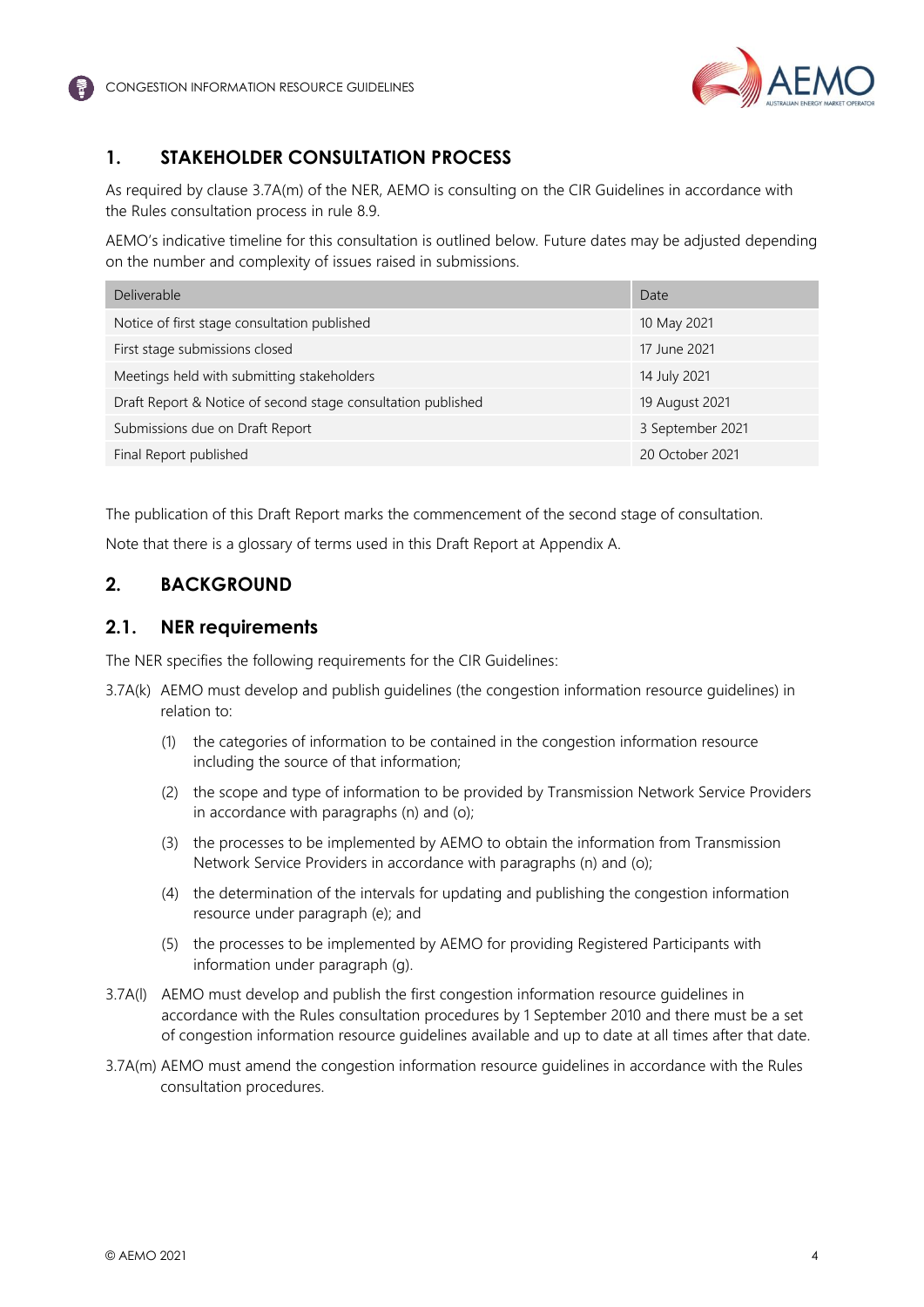

## <span id="page-5-0"></span>**2.2. Context for this consultation**

The existing CIR Guidelines call for AEMO to undertake consultation with interested parties at least every three years. The previous consultation was undertaken in mid-2018, requiring a new consultation to be undertaken in mid-2021.

## <span id="page-5-1"></span>**2.3. First stage consultation**

AEMO issued a Notice of First Stage Consultation on 10 May 2021. The matters for consultation were:

1. Whether the quality, relevance and frequency of information provided in the CIR remains appropriate.

2. What additional information stakeholders consider should be included in the CIR, including explanations of the value to stakeholders.

3. What current congestion-related information AEMO could stop publishing in the CIR with no or little loss of value for stakeholders (for example because it is published elsewhere or no longer relevant).

4. AEMO's proposal to revise the CIR Guidelines to include a clear requirement for Transmission Network Service Providers (TNSPs) to publish their limit advice on their website or on AEMO's limits advice page.

AEMO also proposed a number of minor drafting changes to the CIR Guidelines to improve readability, remove redundant text and transition to an updated form. A consultation draft of the CIR guidelines was published with the first stage notice.

AEMO received two written submissions in the first stage of consultation and subsequently held meetings with both stakeholders.

Copies of all written submissions have been published on AEMO's website at: [https://aemo.com.au/consultations/current-and-closed-consultations/2021-congestion-information](https://aemo.com.au/consultations/current-and-closed-consultations/2021-congestion-information-resource-guidelines)[resource-guidelines.](https://aemo.com.au/consultations/current-and-closed-consultations/2021-congestion-information-resource-guidelines) Minutes of the meetings held with stakeholders are attached to this Draft Report.

## <span id="page-5-2"></span>**3. SUMMARY OF MATERIAL ISSUES**

The key material issues arising from the proposal and raised by Consulted Persons are summarised in the following table:

| No.              | <i><u><b>Issue</b></u></i>                                                                                                        | Raised by                            |
|------------------|-----------------------------------------------------------------------------------------------------------------------------------|--------------------------------------|
|                  | Forecasting of future network congestion.                                                                                         | Shell Energy                         |
| $\overline{2}$ . | Replication of the AEMO control room network mimic panel.                                                                         | Shell Energy                         |
| $\overline{3}$   | Improved monitoring of network outage planning and provision of a<br>report on timeliness of outage commencement and completions. | Shell Energy and Energy<br>Australia |
|                  | More proactive engagement with TNSPs on limits advice and emerging<br>network issues.                                             | Energy Australia                     |
| 5.               | Request for more information on impact of constraints and forward view<br>of changes.                                             | Energy Australia                     |

## <span id="page-5-3"></span>**4. DISCUSSION OF MATERIAL ISSUES**

Appendix B sets out the detail of each material issue raised by stakeholders in submissions. These are discussed in this section of the Draft Report, together with AEMO's assessment and draft conclusions.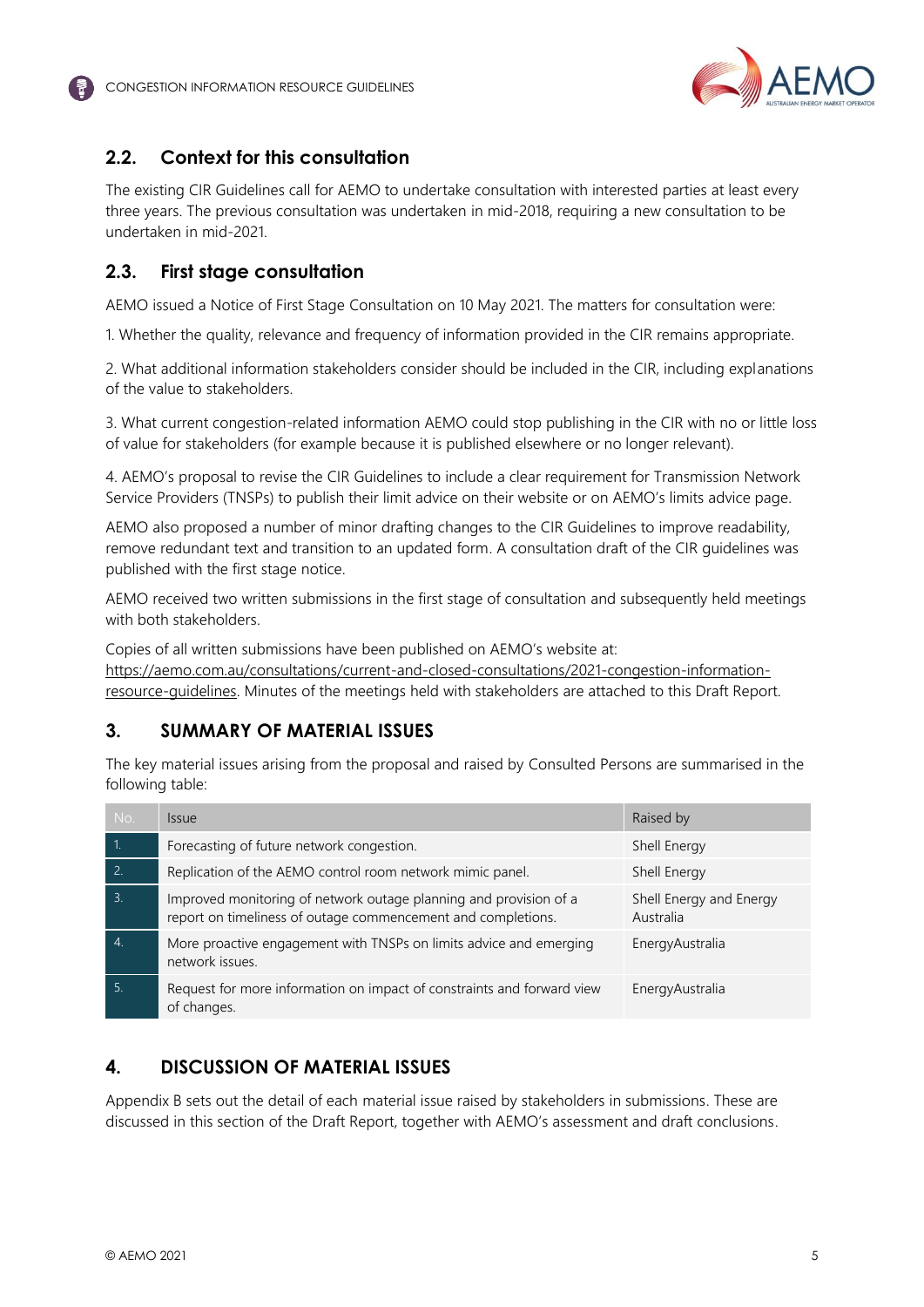

## <span id="page-6-0"></span>**4.1. Forecasting of future network congestion**

#### **4.1.1. Issue summary and submissions**

Shell Energy noted that the CIR provides information in hindsight (i.e. it reports on past binding constraints and how these constraints have impacted the broader network). This information is valuable and should be retained.

However, Shell Energy suggested that it would be useful if the CIR also included a forecast of network congestion in the medium-term future which would help to improve market participant decision making (e.g. in relation to potential future investments and operational and contracting strategies). Shell Energy suggested this information be published in the form of a quarterly report showing the constraints that are forecast to bind (and the frequency of them binding), as obtained from the medium-term projected assessment of system adequacy (MT PASA) POE10 and POE50 demand forecast reliability assessments.

EnergyAustralia suggested clearer reporting on specific constraint equations that are impacting on MT PASA results and where the probability of interconnectors binding is greater than 80 per cent.

Shell Energy also indicated that it would be useful if the monthly and annual constraints report had more granular segregation of data.

#### **4.1.2. AEMO's assessment**

AEMO agrees the MT PASA information could be used to provide a forecast of network congestion.

AEMO agrees that more granular segregation of data would be appropriate for the constraint reports.

AEMO is not able to provide MT PASA reporting on interconnector binding constraints as suggested by EnergyAustralia as the MT PASA does not currently report constraints that effect interconnector limits.

#### **4.1.3. AEMO's conclusion**

AEMO is investigating which information from the MT PASA constraint results can be published and where this would most appropriately be located in the CIR.

AEMO may be able to consider enhanced information on binding interconnector constraints in the MT PASA improvements process, if there are net benefits in doing so. Interested stakeholders may wish to engage on this as part of the consultation on the MT PASA improvements process.

AEMO will modify the annual and monthly constraint reports to provide more granular segregation of data as recommended by Shell Energy.

## <span id="page-6-1"></span>**4.2. Replication of the AEMO control room network mimic panel**

#### **4.2.1. Issue summary and submissions**

Shell Energy recommended that AEMO make available to market participants a replica of the network mimic panels used by AEMO's control room. Shell Energy indicated that this would enable participants to react promptly to real-time information following extreme power system conditions in the form of unplanned network outages and provide more efficient market response.

#### **4.2.2. AEMO's assessment**

The detailed real-time modelling of the network is based on information obtained from the TNSPs and is not AEMO's information to share. AEMO is also of the view that for security reasons, this information is not appropriate to be made widely available via the congestion information resource.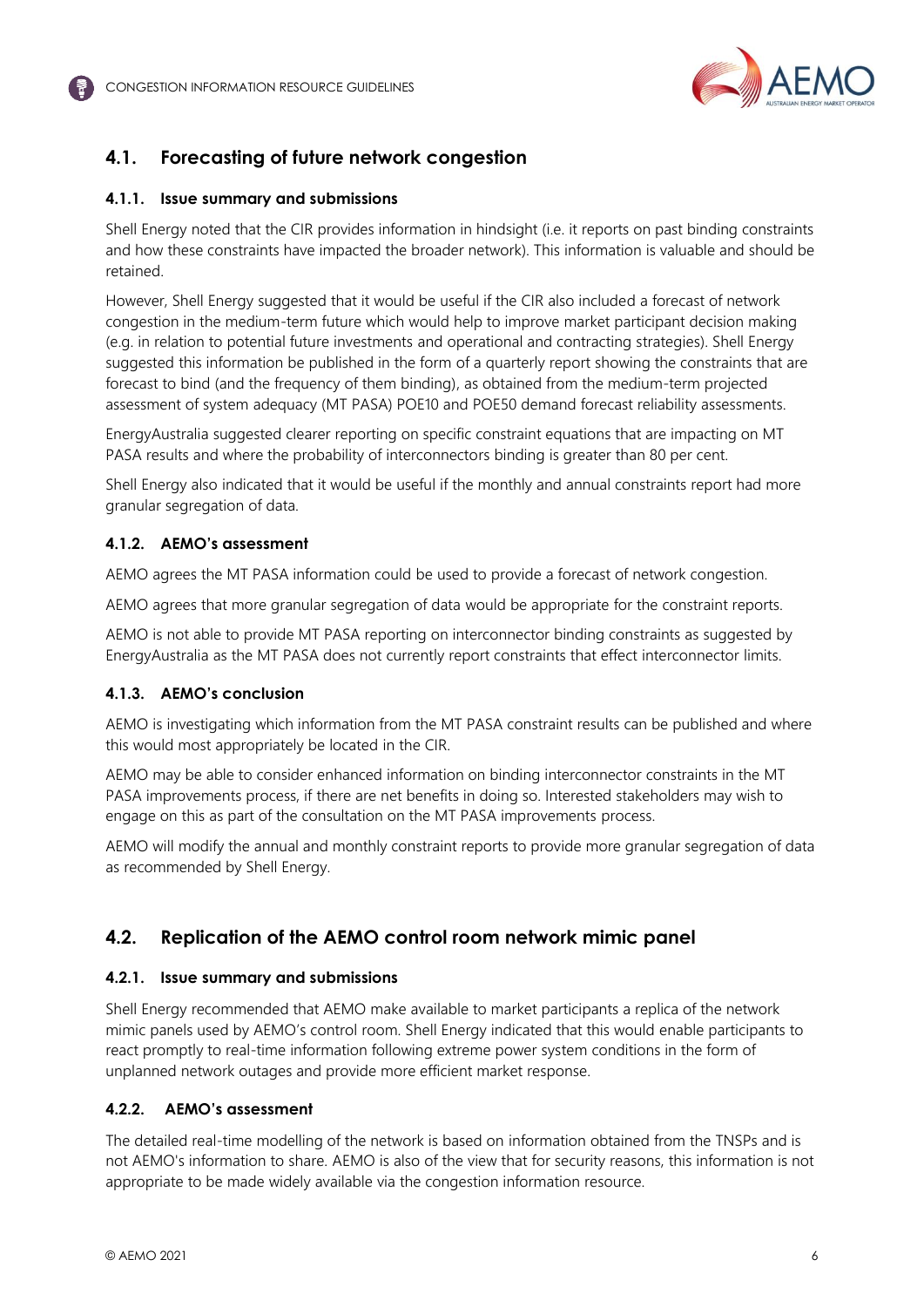

Relevant information for market participants to inform market response to real-time or near-time issues and forecast conditions is presently made available through the provision of market notices as soon as practical as well as updated NOS information.

#### **4.2.3. AEMO's conclusion**

AEMO will not make available to market participants a replica of the network mimic panel used by AEMO's control room.

## <span id="page-7-0"></span>**4.3. Improved monitoring of network outage planning and provision of a report on timeliness of outage commencement and completions**

#### **4.3.1. Issue summary and submissions**

Shell Energy acknowledged that the Network Outage Schedule (NOS) is a useful tool for market participants but suggested further improvements in the form of a NOS report (either annually or monthly) to capture: the processing time of outages submitted in NOS, statistics on the number of times network outage dates were changed, the timeliness of outage commencements and completions, and include statistics on the number of times the outage return to service (RTS) was delayed, and the length of the delay.

EnergyAustralia suggested AEMO provide statistical reporting in the form of a summary of all constraint equations that have bound for associated planned and forced outages, frequency that discretionary constraints were applied and a summary of dispatch intervals for which more than 4 equations bound thus possibly impacting on market outcomes.

#### **4.3.2. AEMO's assessment**

AEMO acknowledges that a NOS summary report would add value as per Shell Energy's suggestion. AEMO notes that all planned outages are included in NOS and TNSPs will enter unplanned outages into NOS if the return to service is not imminent.

AEMO is not observing an issue with "discretionary" constraints over time and does not presently consider that reporting on this would provide value to market participants.

With regard to the proposed 4 constraint analysis, AEMO notes that single or multiple binding constraints can have different impacts in across different dispatch intervals. AEMO already publishes information on the impact of constraints with binding impact in the monthly/annual reports.

#### **4.3.3. AEMO's conclusion**

AEMO will investigate the feasibility of providing additional NOS statistics as a part of the existing annual and monthly constraint reports.

## <span id="page-7-1"></span>**4.4. More proactive engagement with TNSPs on limits advice and emerging network issues**

#### **4.4.1. Issue summary and submissions**

EnergyAustralia encouraged AEMO to engage more with TNSPs on network limits advice and take a more proactive role in general: In EnergyAustralia's view, AEMO is uniquely placed to foresee emerging trends in connecting generation and storage technologies in specific parts of the network and may be able to highlight arising network limitations, and importantly flag to the market well ahead of constraints being put in place (that have immediate, unavoidable market impacts) and so enable participants to modify their behaviour.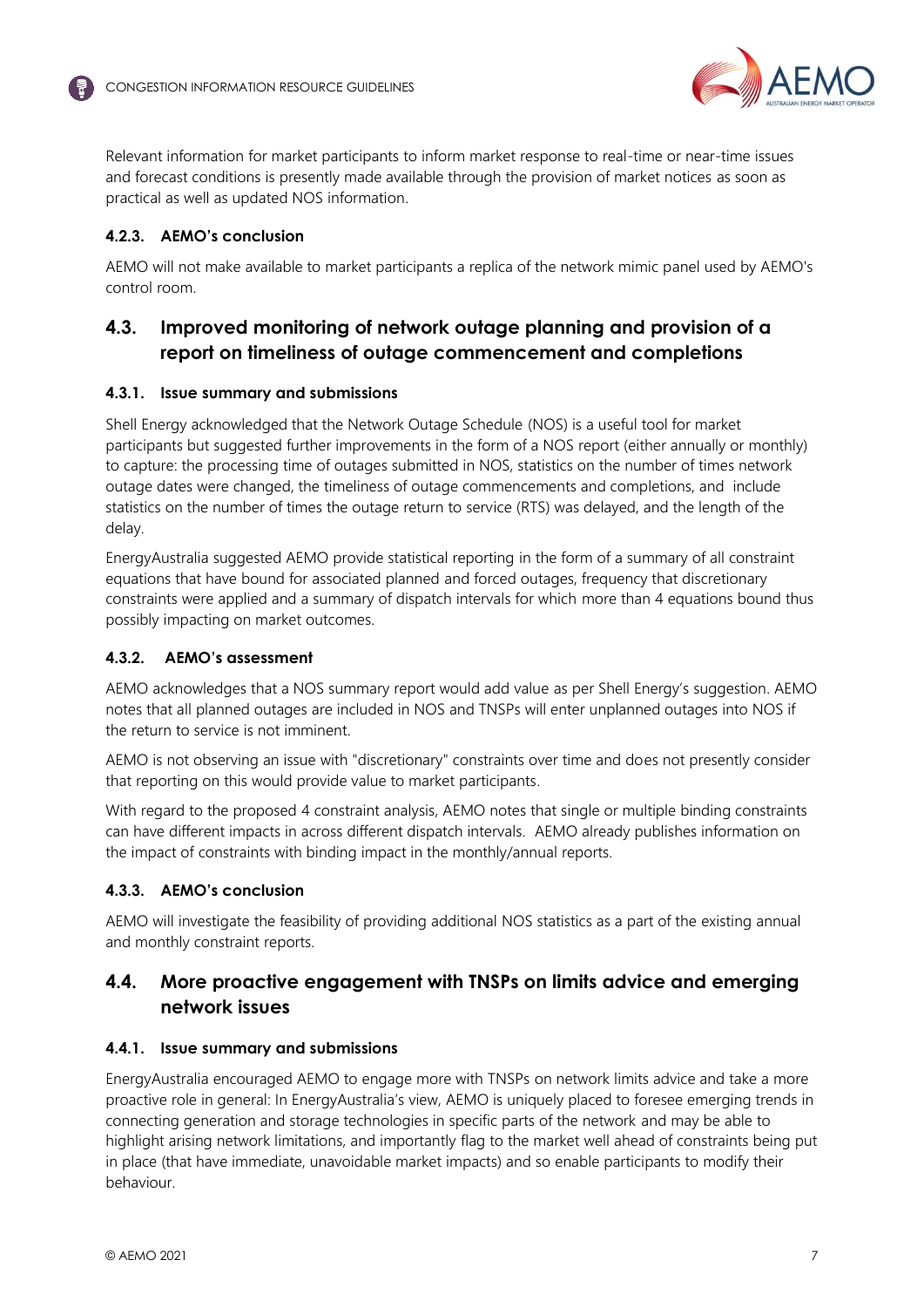

EnergyAustralia also indicated that information contained in the CIR relates mainly to thermal ratings of network elements, whereas there is a significant and growing amount of congestion arising from voltage stability and system strength issues. EnergyAustralia suggested providing details of sub-regional or zonal limits, as this level of granularity is also becoming more important for transmission planning and is expected to form part of the 2022 ISP.

EnergyAustralia suggested AEMO provide a transparent view of how constraints are translated into key planning documents such as the ISP and ESOO, and the need for any broad assumptions to reflect their use in such planning documents.

EnergyAustralia also suggested AEMO update its high voltage Network Main system diagrams as referred to in the CIR as the current version is from April 2019.

#### **4.4.2. EnergyAustralia suggested that AEMO publish a rolling 13-month forward work plan of known changes to the constraint library updated weekly. AEMO's assessment**

In respect of limits advice, AEMO considers that the development and provision of such advice to AEMO is the primary responsibility of TNSPs. Because the location, scale and performance of future generator connections are uncertain, AEMO is limited in its ability to accurately project how network power transfer limits will change over time.

AEMO's 2020 ISP reported on some suggested leading indicators of network health, such as fault levels. AEMO welcomes input on the scope of ISP reporting via the ISP consultations. Counter-price flows are not assessed in the ISP because they are a market outcome and are unlikely to affect the long-term optimal design of the power system.

Following a two-stage consultation on the ISP Methodology and a single-stage consultation on Inputs, Assumptions and Scenarios, AEMO has developed a fit-for-purpose capacity outlook model for the ISP. This model reduces the power system to ten sub-regions connected by flow paths with notional transfer limits. While this capacity outlook model is validated against a time-sequential model that is somewhat similar to NEMDE, the constraint behaviour is not appropriate for assessing localised congestion risks because it is tailored only to assess the performance of major flow paths in the ISP and is not benchmarked for reporting on individual constraint equations.

AEMO has recently consulted on the ISP Methodology, 2021 Inputs, Assumptions and Scenarios Report (IASR) and the Reliability Forecast Guidelines. AEMO welcomes feedback received through these consultations and has responded to individual suggestions in those consultations.

As indicated above AEMO is limited in how far in advance it can provide information on constraint changes. However, AEMO agrees that more information could be provided on upcoming constraint changes and will investigate what can be provided in the CIR to complement the other changes AEMO has already implemented - major constraint changes are notified to the industry via market notices and flagged in as appropriate in regular industry briefings held by teleconference with minutes circulated).

#### **4.4.3. AEMO's conclusion**

AEMO intends to continue to take a proactive role in relation to issue identification and discussion with TNSPs on the need to update limits advice. However, TNSPs have the primary responsibility for the development of limits advice, noting that different TNSPs may prioritise this responsibility differently. AEMO is not in a position to undertake that task.

AEMO publishes a wealth of data to support the ISP, including expansion plans for generation, storage and transmission. AEMO acknowledges EnergyAustralia's recent submissions to the ISP consultations and welcomes their ongoing engagement in that process. AEMO will respond to feedback in the ISP Methodology Consultation Summary Report.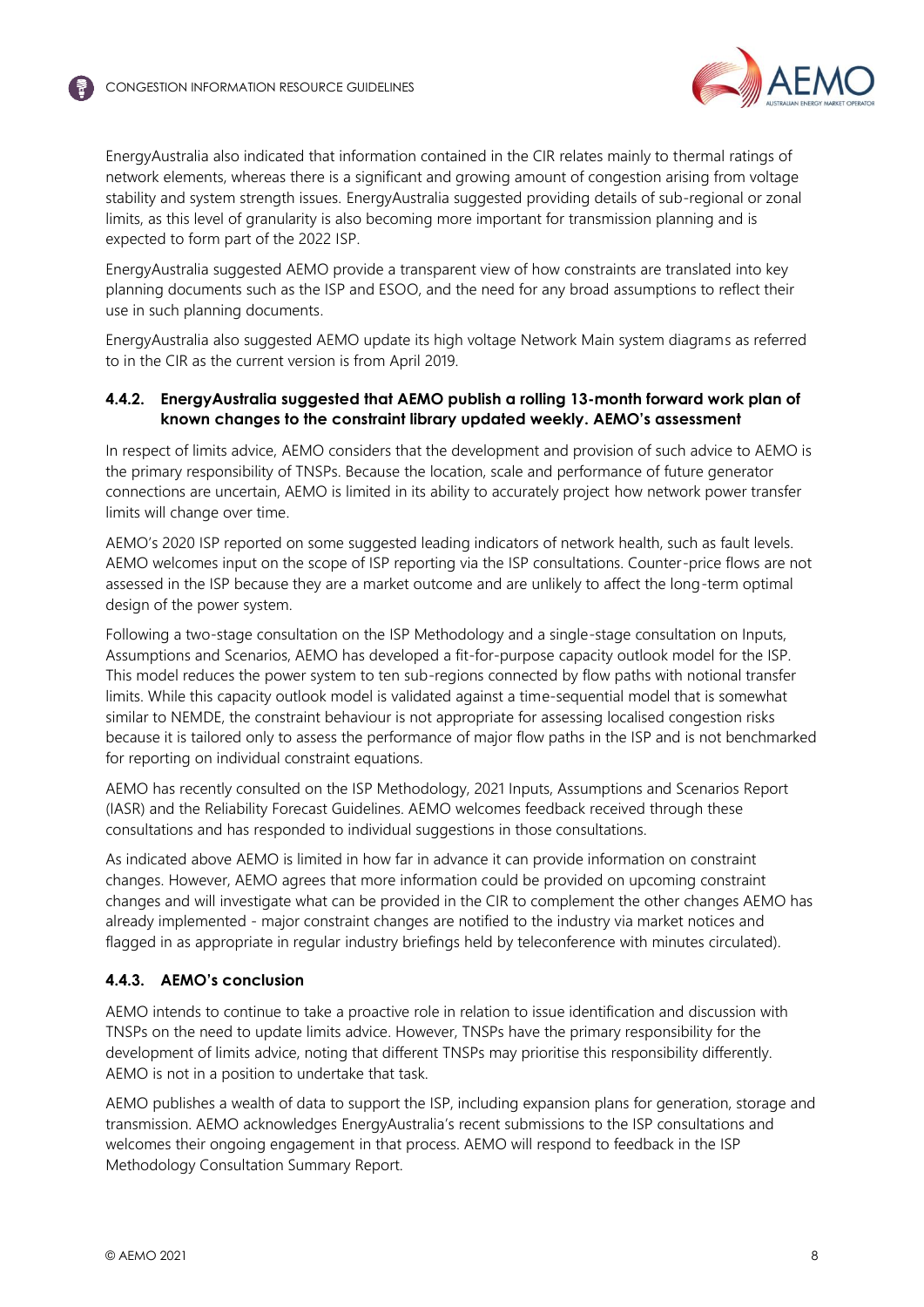

AEMO plans to update the network main system diagrams in late 2021. Due to the number of changes, AEMO is currently not able to update these diagrams as changes occur. AEMO suggests that stakeholders engage with relevant TNSPs for more detailed information on their networks.

AEMO will investigate what information it can provide in the CIR on a forward plan on constraint changes.

## <span id="page-9-0"></span>**4.5. Request for more information on impact of constraints and forward view of changes**

#### **4.5.1. Issue summary and submissions**

EnergyAustralia requested that AEMO publish a report in the CIR within two weeks of a new or revised constraint equation binding for the first time, check whether the equation was performing as expected, and also investigate the likelihood of the equation becoming more prevalent over time, particularly if it is a system normal limit.

EnergyAustralia requested that the definition of high impact outages be defined in the CIR.

#### **4.5.2. AEMO's assessment**

AEMO provides information on upcoming limit advice and constraint changes to the industry via market notices and significant changes are flagged in where appropriate in regular industry briefings held by teleconference with minutes circulated. Performance of constraints is reviewed on an ongoing basis and changes made as required, with advice provided to participants as above.

AEMO also performs analysis on binding trends and this already provided in the monthly and annual constraint reports.

#### **4.5.3. AEMO's conclusion**

AEMO does not propose to change the level or extent of reporting already in place to inform participants about new and updated constraints, and binding trends.

AEMO will include the definition of HIOs to the draft CIR Guidelines as suggested by EnergyAustralia.

### <span id="page-9-1"></span>**5. DRAFT DETERMINATION**

Having considered the matters raised in submissions, AEMO's draft determination is to amend the CIR Guidelines in the form of published on AEMO's website at: [https://aemo.com.au/consultations/current](https://aemo.com.au/consultations/current-and-closed-consultations/2021-congestion-information-resource-guidelines)[and-closed-consultations/2021-congestion-information-resource-guidelines.](https://aemo.com.au/consultations/current-and-closed-consultations/2021-congestion-information-resource-guidelines).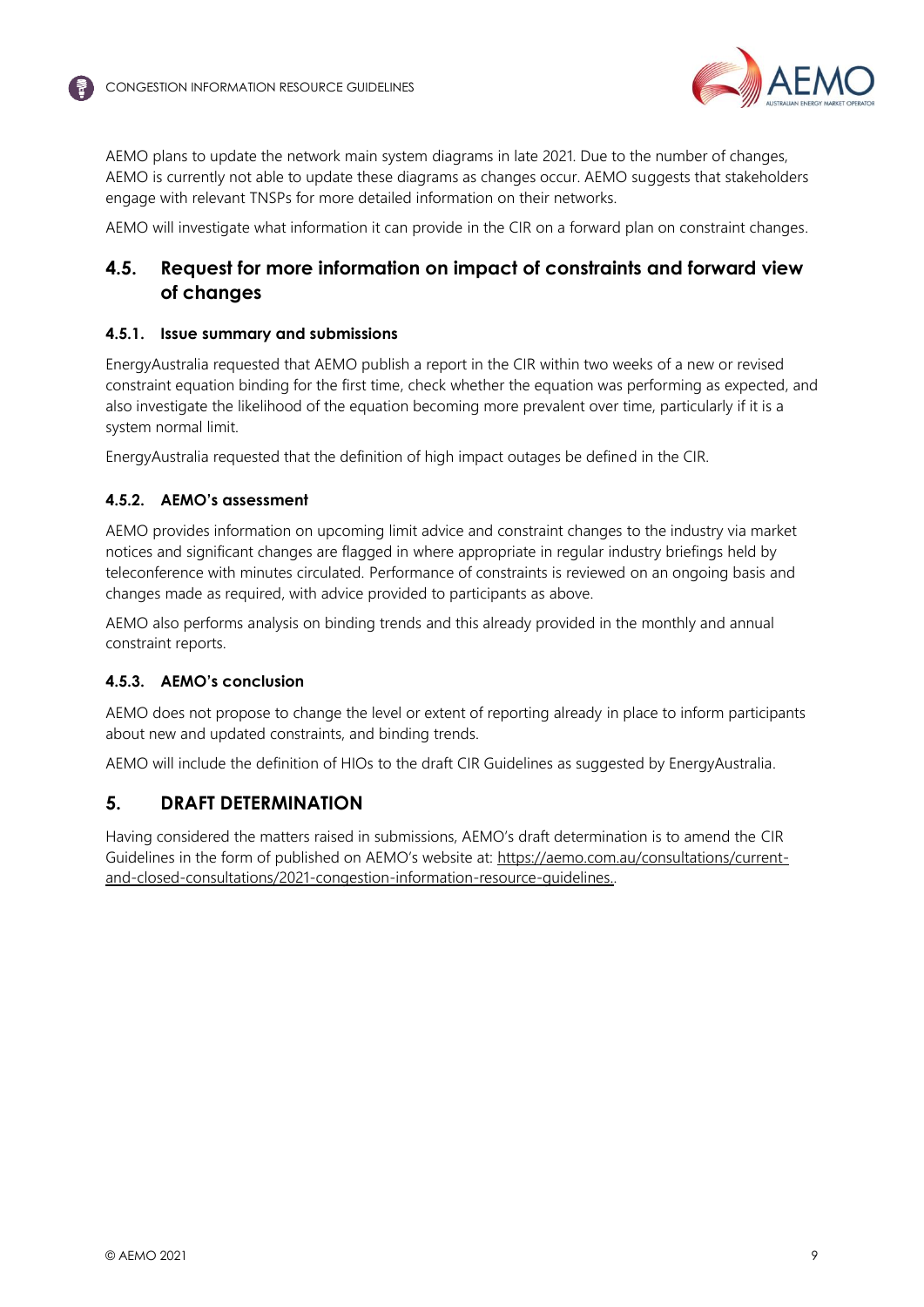

## <span id="page-10-0"></span>**APPENDIX A. GLOSSARY**

| Term or acronym | Meaning                                |
|-----------------|----------------------------------------|
| <b>AEMO</b>     | Australian Energy Market Operator      |
| <b>CIR</b>      | Congestion Information Resource        |
| <b>ESOO</b>     | Electricity Statement of Opportunities |
| <b>HIO</b>      | High Impact outages                    |
| <b>ISP</b>      | Integrated System Plan                 |
| <b>NEM</b>      | National Electricity Market            |
| <b>NER</b>      | National Electricity Rules             |
| <b>NOS</b>      | Network Outage Scheduler               |
| <b>TNSP</b>     | Transmission Network Service Provider  |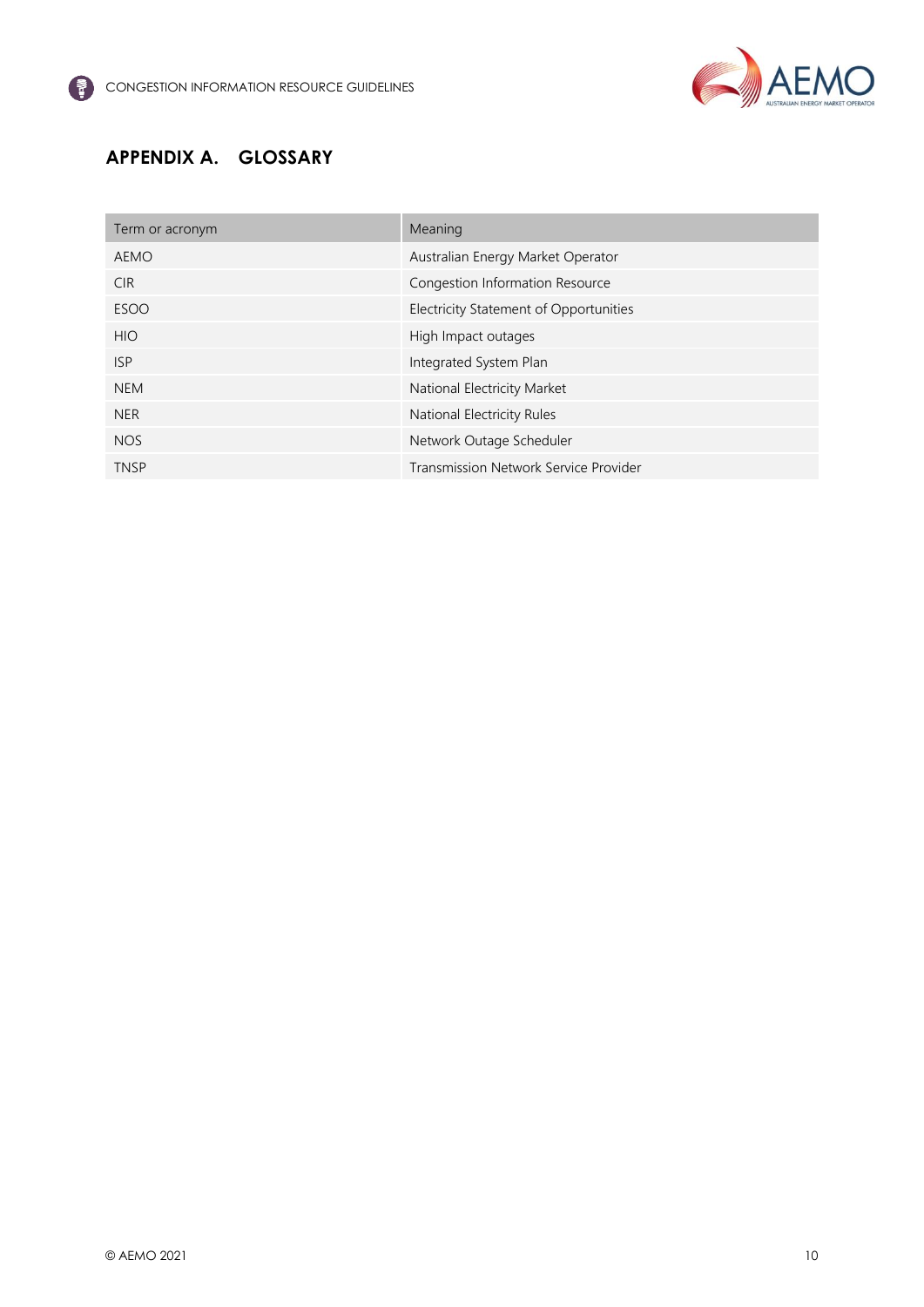**CANTA AEMO** 

## **APPENDIX B. SUMMARY OF SUBMISSIONS AND AEMO RESPONSES**

<span id="page-11-0"></span>

| Consulted<br>person | <b>Issue</b>                                                                                                                                                                                                                                                                                                                                                                                                                                                                                                                                                                                                                                                                                                                                                                                                                   | <b>AEMO</b> response                                                            |
|---------------------|--------------------------------------------------------------------------------------------------------------------------------------------------------------------------------------------------------------------------------------------------------------------------------------------------------------------------------------------------------------------------------------------------------------------------------------------------------------------------------------------------------------------------------------------------------------------------------------------------------------------------------------------------------------------------------------------------------------------------------------------------------------------------------------------------------------------------------|---------------------------------------------------------------------------------|
| Shell Energy        | "We recommend that AEMO includes a marked-up version of the Guidelines as part of<br>the next round of consultation. Without a marked-up version for this first round of<br>consultation, it was challenging to identify the proposed changes AEMO has flagged.<br>We also recommend that, in the next round of consultation, AEMO confirms the CIR<br>webpage will include active links to all the documents listed in section 24 of the draft<br>Guidelines."                                                                                                                                                                                                                                                                                                                                                                | AEMO will add this as part of the second stage<br>of the CIR consultation       |
| Shell Energy        | "It would be useful if the monthly and annual constraints report had more granular<br>segregation of data with regard to the "TYPE" of constraint. In particular, where a<br>constraint is associated with the provision of power system services (i.e. system<br>strength) or a generator being constrained off due to a lack of power system services,<br>it would be beneficial if the constraint was designated as such rather than the currently<br>used "NIL"(which imply indicates no transmission elements are out of service), This<br>would ensure a consistent, like-for-like comparison of the market impacts of the<br>various types of constraints applied by AEMO. Shell Energy would be happy to discuss<br>this suggestion in more detail with AEMO."                                                         | Noted in S4.1.1 and addressed in S4.1.2.                                        |
| Shell Energy        | "CIR provides information in hindsight. i.e. it reports on what constraints have bound in<br>the past, and how these constraints have impacted the broader network. This<br>information is valuable and should be retained."                                                                                                                                                                                                                                                                                                                                                                                                                                                                                                                                                                                                   | Support for continued publication of<br>information currently in the CIR noted. |
| Shell Energy        | "It would be useful if the CIR also included a forecast of network congestion in the<br>medium-term future. This would help to improve market participant decision making<br>(e.g. in relation to potential future investments and operational and contracting<br>strategies). This suggestion could be implemented by producing a quarterly report<br>showing the constraints that are forecast to bind (and the frequency of them binding)<br>as obtained from the MT projected assessment of system adequacy POE10 and POE50<br>demand forecast reliability assessments. The report could be<br>aligned with the first MT PASA run in each quarter, and cover the MT PASA<br>$\bullet$<br>reliability assessment period.<br>relatively high-level, and direction interested parties to the MTPASA data for more<br>detail." | Noted in S4.1.1 and addressed in S4.1.2.                                        |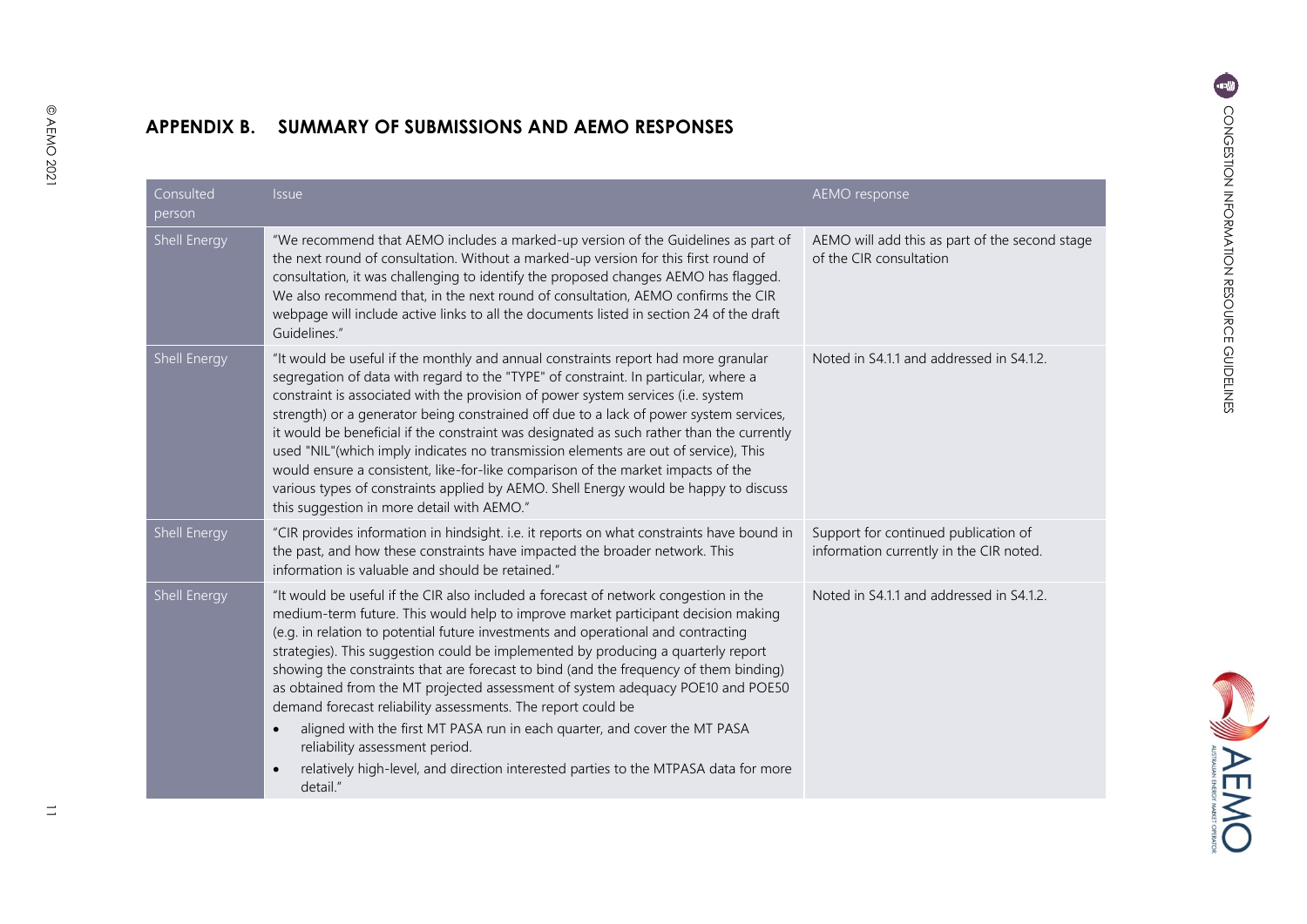| EnergyAustralia | "Clearer reporting on the specific constraint equations that are impacting on MT PASA<br>results where the probability of interconnectors binding is greater than 80 per cent"                                                                                                                                                                                                                                                                                                                                                                                                                                                                                                                                                                                                                                                                                                                                                                                                                                                                                                                                                                                                                               | Noted in S4.1.1 and addressed in S4.1.2.                                        |
|-----------------|--------------------------------------------------------------------------------------------------------------------------------------------------------------------------------------------------------------------------------------------------------------------------------------------------------------------------------------------------------------------------------------------------------------------------------------------------------------------------------------------------------------------------------------------------------------------------------------------------------------------------------------------------------------------------------------------------------------------------------------------------------------------------------------------------------------------------------------------------------------------------------------------------------------------------------------------------------------------------------------------------------------------------------------------------------------------------------------------------------------------------------------------------------------------------------------------------------------|---------------------------------------------------------------------------------|
| Shell Energy    | "We recommend that AEMO makes available to market participants a replica of the<br>network mimic panel used in AEMO's control room. The mimic could be hosted on the<br>Electricity Market Management System (EMMS) or a secure AEMO website to mitigate<br>security risks.<br>Having readily available real-time information would prompt a more efficient response<br>from market<br>participants, which would ultimately flow through to lower prices paid by consumers.<br>Examples include:<br>Real-time outage information may prompt generators to source fuel and/or bring<br>$\bullet$<br>units online prior to<br>being directed by AEMO.<br>Providers of time-limited services (e.g. short-duration storage or demand<br>response) would be better placed to anticipate system requirements for the near<br>future. Improving the information available to them could avoid a situation where<br>they exhaust their ability to generate (or reduce demand) prior to when their<br>output would be most beneficial to the system. This will become more important<br>as synchronous generating units retire, and storage and demand response<br>become more critical for power system operations." | Noted in S4.2.1 and addressed in S4.2.2.                                        |
| Shell Energy    | "The Network Outage Schedule (NOS) is a useful tool for market participants. To<br>further increase its utility, we<br>suggest that the CIR should include a report (either annually or monthly) on:<br>the time blocks between the lodgement of each outage request in the NOS and<br>$\bullet$<br>the outage commencement date<br>the number of times each network outage date was changed (including a<br>$\bullet$<br>histogram of the number of days each outage date was changed by).<br>the timeliness of outage commencements and completions. In particular, it would<br>$\bullet$<br>be useful for the report to include statistics on the number of times the outage<br>return to service (RTS) is delayed, and the length of the delay."                                                                                                                                                                                                                                                                                                                                                                                                                                                         | Noted in S4.3.1 and addressed in S4.3.2.                                        |
| Shell Energy    | "Shell Energy recommends that AEMO continues to publish all the information it<br>currently includes in the CIR. We consider that it remains relevant to stakeholders for<br>making operational, planning and investment decisions."                                                                                                                                                                                                                                                                                                                                                                                                                                                                                                                                                                                                                                                                                                                                                                                                                                                                                                                                                                         | Support for continued publication of<br>information currently in the CIR noted. |

being direct

| Providers of time-limited services (e.g. short-duration<br>response) would be better placed to anticipate syster<br>future. Improving the information available to them o<br>they exhaust their ability to generate (or reduce dema<br>output would be most beneficial to the system. This v<br>as synchronous generating units retire, and storage a<br>become more critical for power system operations."                                                                                                                               |
|-------------------------------------------------------------------------------------------------------------------------------------------------------------------------------------------------------------------------------------------------------------------------------------------------------------------------------------------------------------------------------------------------------------------------------------------------------------------------------------------------------------------------------------------|
| "The Network Outage Schedule (NOS) is a useful tool for i<br>further increase its utility, we<br>suggest that the CIR should include a report (either annua<br>the time blocks between the lodgement of each outa<br>the outage commencement date<br>the number of times each network outage date was o<br>histogram of the number of days each outage date w<br>the timeliness of outage commencements and compl<br>be useful for the report to include statistics on the nu<br>return to service (RTS) is delayed, and the length of th |
|                                                                                                                                                                                                                                                                                                                                                                                                                                                                                                                                           |

|              | return to service (RTS) is delayed, and the length of the delay."                                                                                                                                                                    |                                                                                              |
|--------------|--------------------------------------------------------------------------------------------------------------------------------------------------------------------------------------------------------------------------------------|----------------------------------------------------------------------------------------------|
| Shell Energy | "Shell Energy recommends that AEMO continues to publish all the information it<br>currently includes in the CIR. We consider that it remains relevant to stakeholders for<br>making operational, planning and investment decisions." | Support for continued publication of<br>information currently in the CIR noted.              |
| Shell Energy | "We support AEMO's proposal to revise the Guidelines to include a clear requirement<br>for NSPs to publish limit advice on their respective websites or on AEMO's limits advice                                                      | Noted support for AEMO's proposal to revise<br>the Guidelines to include a clear requirement |

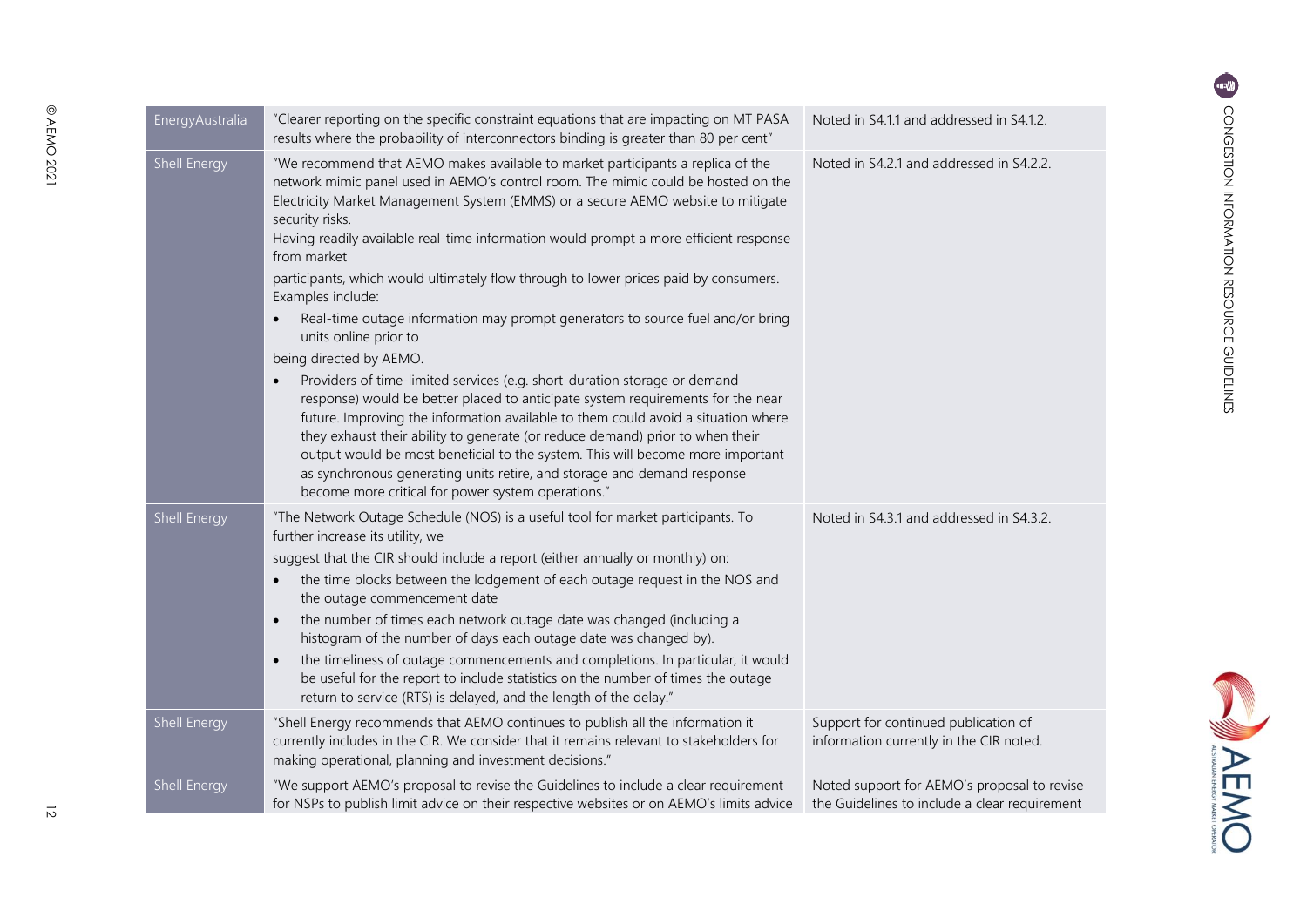|                         | page. Where data is published on an individual NSP's website, we recommend an<br>active link to this be established on the CIR website. Where dynamic limits are used, it<br>would be useful for market participants to have access to this information in real time<br>on the system mimic described above."                                                                                                                                                                                                                                                                                                                                                                                                                                                                                                                                        | for NSPs to publish limit advice on their<br>respective websites or on AEMO's limits advice<br>page. |
|-------------------------|------------------------------------------------------------------------------------------------------------------------------------------------------------------------------------------------------------------------------------------------------------------------------------------------------------------------------------------------------------------------------------------------------------------------------------------------------------------------------------------------------------------------------------------------------------------------------------------------------------------------------------------------------------------------------------------------------------------------------------------------------------------------------------------------------------------------------------------------------|------------------------------------------------------------------------------------------------------|
| <b>EnergyAustralia</b>  | "we would encourage AEMO to engage more with TNSPs about limits advice and take<br>a more proactive role in general:<br>Given its foresight of connecting generation and storage technologies in specific<br>$\bullet$<br>parts of the network, which may also include under its ISP scenario modelling,<br>AEMO may be able to highlight arising issues in VRE integration and counter-price<br>flows issues for policy discussion.<br>This longer-term modelling of trends could be supplemented with leading<br>$\bullet$<br>indicators of network health (e.g. voltages, fault levels etc) and of the relevant<br>thresholds or limits.<br>Importantly this can be done well ahead of constraints being put in place (that<br>$\bullet$<br>have immediate, unavoidable market impacts) and so enable participants to<br>modify their behaviour." | Noted in S4.4.1 and addressed in S4.4.2.                                                             |
| <b>Energy Australia</b> | "the inclusion of high impact outages for forecast planned outages, except we note<br>that these high impact outages remained undefined in the CIR."                                                                                                                                                                                                                                                                                                                                                                                                                                                                                                                                                                                                                                                                                                 | Noted in S4.5.1 and addressed in S4.5.2.                                                             |
| EnergyAustralia         | "AEMO publish a rolling 13-month forward work plan of know changes it intends to<br>make to the constraint library, updated weekly - this is intended to assist participants<br>regarding matters such as the short notice given for the X5 voltage limit"                                                                                                                                                                                                                                                                                                                                                                                                                                                                                                                                                                                           | Noted in S4.5.1 and addressed in S4.5.2.                                                             |
| Energy Australia        | "At present, information contained in the CIR relates mainly to thermal ratings of<br>network elements, whereas there is a significant and growing amount of congestion<br>arising from voltage stability and system strength issues. Some information on these<br>other sources of congestion can be gleaned from AEMO's limits advices however it is<br>not easily digestible. There may also be further value in providing details of sub-<br>regional or zonal limits, noting this level of granularity is also becoming more<br>important for transmission planning and is expected to form part of the 2022<br>Integrated System Plan."                                                                                                                                                                                                        | Noted in S4.4.1 and addressed in S4.4.2.                                                             |
| EnergyAustralia         | "a transparent view of how constraints are translated into key planning documents<br>such as the ISP and ESOO, and the need for any broad assumptions to reflect their use<br>in such planning documents"                                                                                                                                                                                                                                                                                                                                                                                                                                                                                                                                                                                                                                            | Noted in S4.4.1 and addressed in S4.4.2.                                                             |
| Energy Australia        | "AEMO update its high voltage Network Main System Diagram, as referred to in the<br>CIR whenever new equipment is commissioned - the current version is from April 2019"                                                                                                                                                                                                                                                                                                                                                                                                                                                                                                                                                                                                                                                                             | Noted in S4.4.1 and addressed in S4.4.2.                                                             |

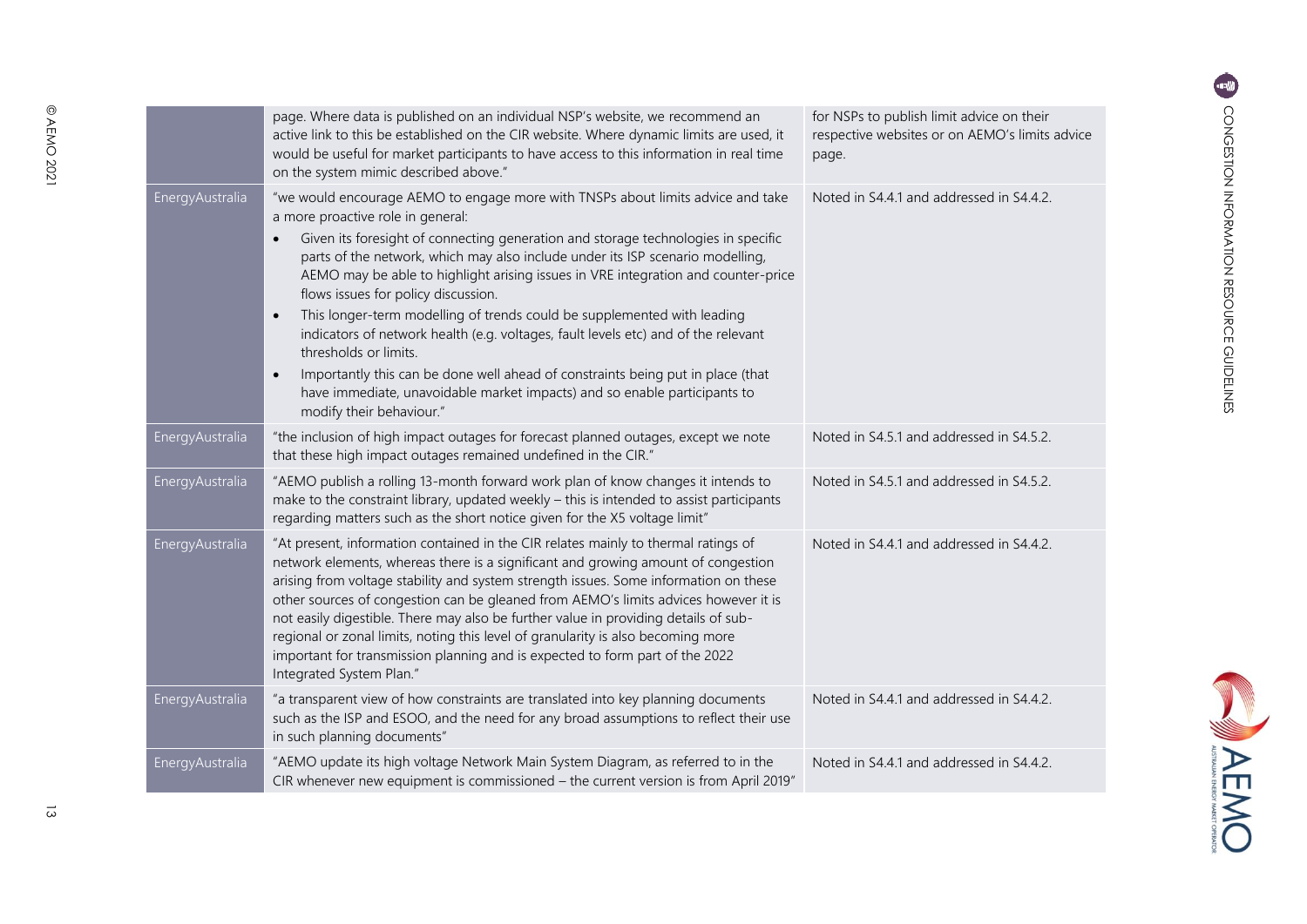| Energy Australia | "EnergyAustralia requests AEMO include in its statistical reporting:<br>a summary of all equations that have bound that were associated with planned<br>$\bullet$<br>outages sets not included in the NOS<br>a summary of all equations that have bound that were due to 'forced' or<br>$\bullet$<br>unforeseen circumstances, not reasonably expected have been included in the<br><b>NOS</b><br>discussion on the frequency, prevalence and basis of the use of 'discretionary'<br>$\bullet$<br>equations to inform how these are changing over time<br>a summary of DI's where more than 4 energy constraint equations were found to<br>$\bullet$<br>be binding in any single region to inform how multiple equations may be<br>impacting on market outcomes." | Noted in S4.3.1 and addressed in S4.3.2. |
|------------------|-------------------------------------------------------------------------------------------------------------------------------------------------------------------------------------------------------------------------------------------------------------------------------------------------------------------------------------------------------------------------------------------------------------------------------------------------------------------------------------------------------------------------------------------------------------------------------------------------------------------------------------------------------------------------------------------------------------------------------------------------------------------|------------------------------------------|
| EnergyAustralia  | EnergyAustralia requests AEMO publish a report in the CIR within two weeks of a new<br>or revised constraint equation binding for the first time covering the following matters:<br>a plain English description of the protective nature of the limit and the drivers of<br>the power system limitation<br>whether the equation was performing as expected<br>$\bullet$<br>the likelihood of the equation becoming more prevalent over time, particularly if it<br>$\bullet$<br>is a system normal limit. ""                                                                                                                                                                                                                                                      | Noted in S4.5.1 and addressed in S4.5.2. |

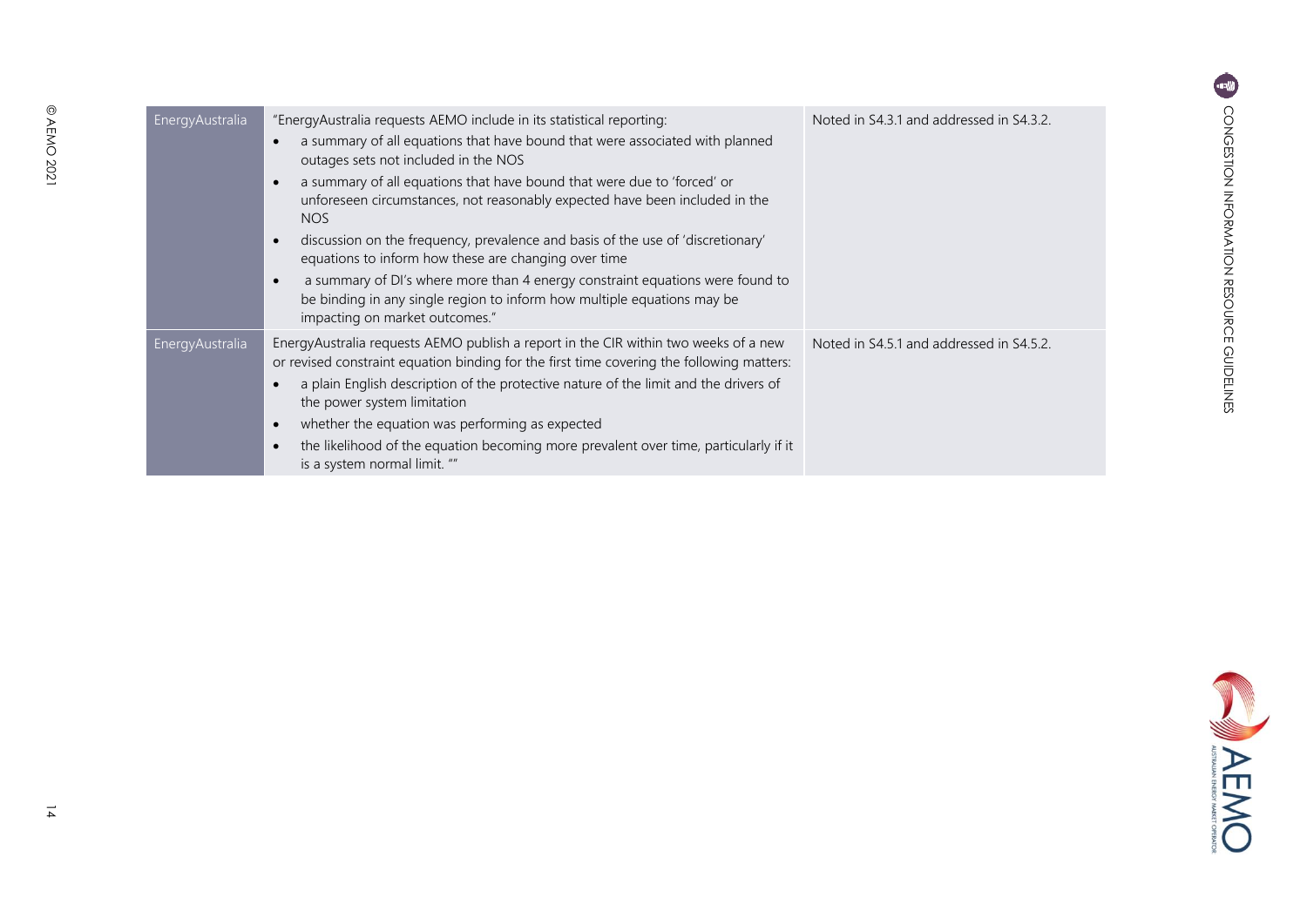

Attachment 1 – Meeting Minutes Shell Energy

## **MEETING MINUTES**

| <b>MEETING:</b>                   | Submissions from Shell Energy | Congestion Information Resource Consultation 2021 - 1st Stage |  |
|-----------------------------------|-------------------------------|---------------------------------------------------------------|--|
| DATE:                             | Wednesday, 14 July 2021       |                                                               |  |
| TIME:                             | 11 am- 12pm                   |                                                               |  |
| LOCATION:                         | Teams                         |                                                               |  |
| <b>TELECONFERENCE</b><br>DETAILS: | <b>Enter here</b>             |                                                               |  |
| ATTENDEES:                        |                               |                                                               |  |
| <b>NAMF</b>                       |                               | <b>COMPANY / DEPARTMENT</b>                                   |  |
| <b>Bruce Miller</b>               |                               | <b>Shell Energy</b>                                           |  |
| Ron Logan                         |                               | <b>Shell Energy</b>                                           |  |
| <b>Matthew Ladewig</b>            |                               | <b>Shell Energy</b>                                           |  |
| <b>Ben Blake</b>                  |                               | AEMO                                                          |  |
| Diyoni Hoole                      |                               | AEMO                                                          |  |
| APOLOGIES:                        |                               |                                                               |  |
| <b>NAME</b>                       |                               | COMPANY / DEPARTMENT                                          |  |
|                                   |                               |                                                               |  |

#### Agenda

AEMO has received Shell Energy's submission for the 1st stage of the Congestion Information Resource Consultation 2021.

This is a meeting invite to discuss/clarify some of the items in your submission received 17 June 2021.

| Item<br>No. | Items for discussion                                                                                                                                                                                                                                                                                                                                                                                                                                                                                                                                                                                      |
|-------------|-----------------------------------------------------------------------------------------------------------------------------------------------------------------------------------------------------------------------------------------------------------------------------------------------------------------------------------------------------------------------------------------------------------------------------------------------------------------------------------------------------------------------------------------------------------------------------------------------------------|
|             |                                                                                                                                                                                                                                                                                                                                                                                                                                                                                                                                                                                                           |
|             |                                                                                                                                                                                                                                                                                                                                                                                                                                                                                                                                                                                                           |
|             | It would be useful if the monthly and annual constraints report had more granular<br>segregation of data with regard to the "TYPE" of constraint. In particular, where a<br>constraint is associated with the provision of power system services (i.e. system<br>strength) or a generator being constrained off due to a lack of power system<br>services, it would be beneficial if the constraint was designated as such rather<br>than the currently used "NIL"(which imply indicates no transmission elements are<br>out of service), This would ensure a consistent, like-for-like comparison of the |
|             | market impacts of the various types of constraints applied by AEMO. Shell                                                                                                                                                                                                                                                                                                                                                                                                                                                                                                                                 |
|             | Energy would be happy to discuss this suggestion in more detail with AEMO.                                                                                                                                                                                                                                                                                                                                                                                                                                                                                                                                |

#### **Meeting Minutes**

RL - Require the monthly and annual constraints report had more granular segregation of data:

- Being able to identity binding constraints in system normal and outage conditions.  $\bullet$ Good to have this level of granularity in both the monthly and annual constraint reports.
- Require more granularity in both the monthly and annual constraint reports on a  $\bullet$ summary of inter-regional verse intra-regional binding constraints.
- Forward looking binding constraints forecast
- Improved network outage information transparency, particularly during times of  $\bullet$ system stress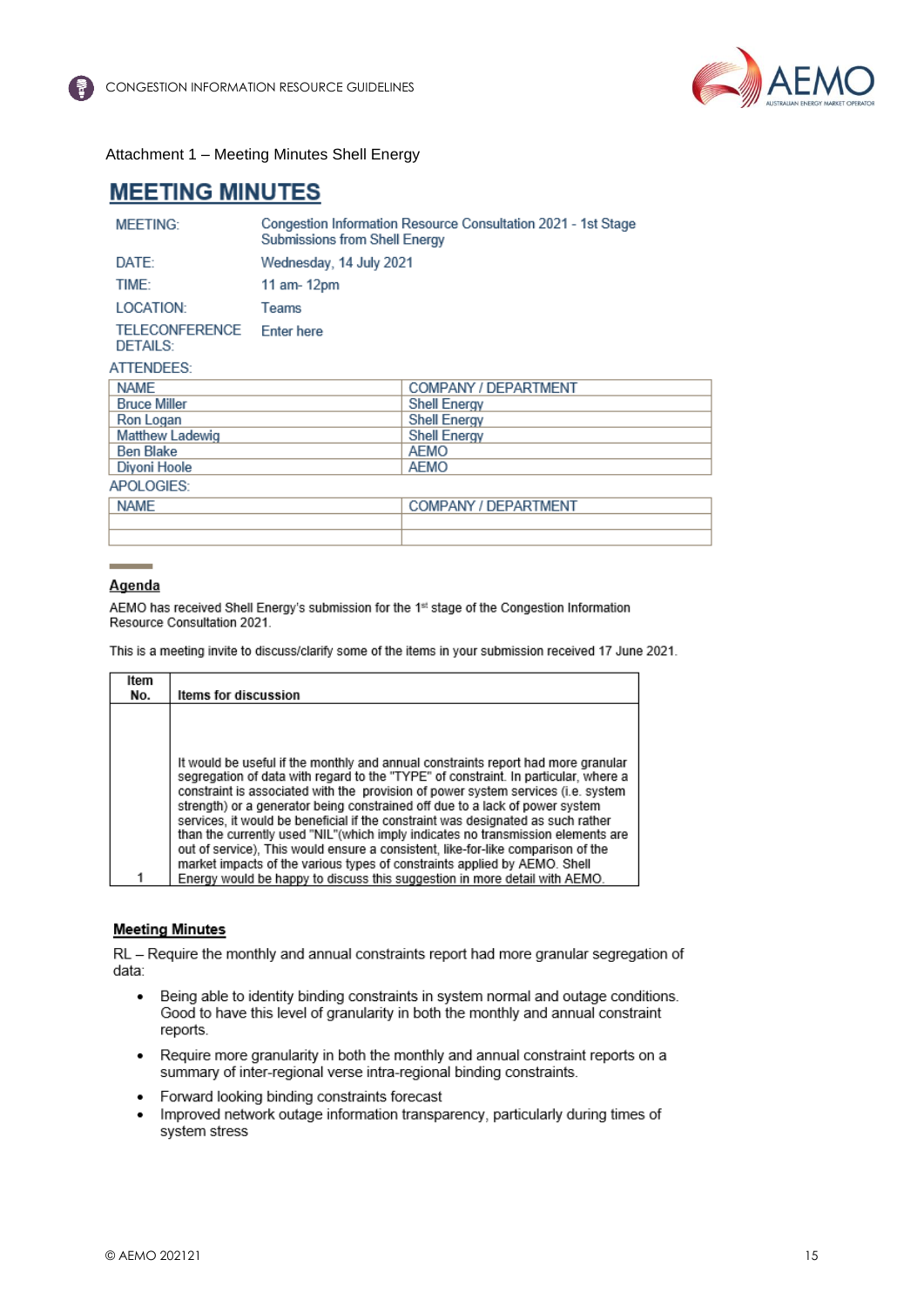

#### Attachment 2 – Meeting Minutes EnergyAustralia

## **Meeting Minutes**

| <b>MEETING:</b>            | Congestion Information Resource Consultation 2021 - 1st Stage<br>Submissions from Shell Energy |
|----------------------------|------------------------------------------------------------------------------------------------|
| DATE:                      | Wednesday, 14 July 2021                                                                        |
| TIME:                      | 2pm-3pm                                                                                        |
| LOCATION:                  | Teams                                                                                          |
| TELECONFERENCE<br>DETAILS: | <b>Enter here</b>                                                                              |

#### ATTENDEES:

| NAME             | <b>COMPANY / DEPARTMENT</b> |
|------------------|-----------------------------|
| Victor Petrovski | Energy Australia            |
| James Ley        | <b>Energy Australia</b>     |
| <b>Ben Blake</b> | AEMO                        |
| Diyoni Hoole     | AEMO                        |
| APOLOGIES:       |                             |
| <b>NAME</b>      | <b>COMPANY / DEPARTMENT</b> |
| Lawrence Irlam   | Energy Australia            |
|                  |                             |

#### Agenda

AEMO has received Energy Australia's submission for the 1st stage of the Congestion Information Resource Consultation 2021.

This is a meeting invite to discuss/clarify some of the items in your submission received 17 June 2021.

| Item |                                                                                                                                                                                                                                                                                                                                                                                                                                                                                                                                                                                                                                                                                                               |
|------|---------------------------------------------------------------------------------------------------------------------------------------------------------------------------------------------------------------------------------------------------------------------------------------------------------------------------------------------------------------------------------------------------------------------------------------------------------------------------------------------------------------------------------------------------------------------------------------------------------------------------------------------------------------------------------------------------------------|
| No.  | Items for discussion                                                                                                                                                                                                                                                                                                                                                                                                                                                                                                                                                                                                                                                                                          |
|      | AEMO publish a rolling 13-month forward work plan of know changes it intends to<br>make to the constraint library, updated weekly - this is intended to assist<br>participants regarding matters such as the short notice given for the X5 voltage<br>limit                                                                                                                                                                                                                                                                                                                                                                                                                                                   |
| 2    | Energy Australia requests AEMO include in its statistical reporting:<br>o a summary of all equations that have bound that were associated with planned<br>outages sets not included in the NOS<br>o a summary of all equations that have bound that were due to 'forced' or<br>unforeseen circumstances, not reasonably expected have been included in the<br>NOS<br>o discussion on the frequency, prevalence and basis of the use of 'discretionary'<br>equations to inform how these are changing over time<br>o a summary of DI's where more than 4 energy constraint equations were found<br>to be binding in any single region to inform how multiple equations may be<br>impacting on market outcomes. |